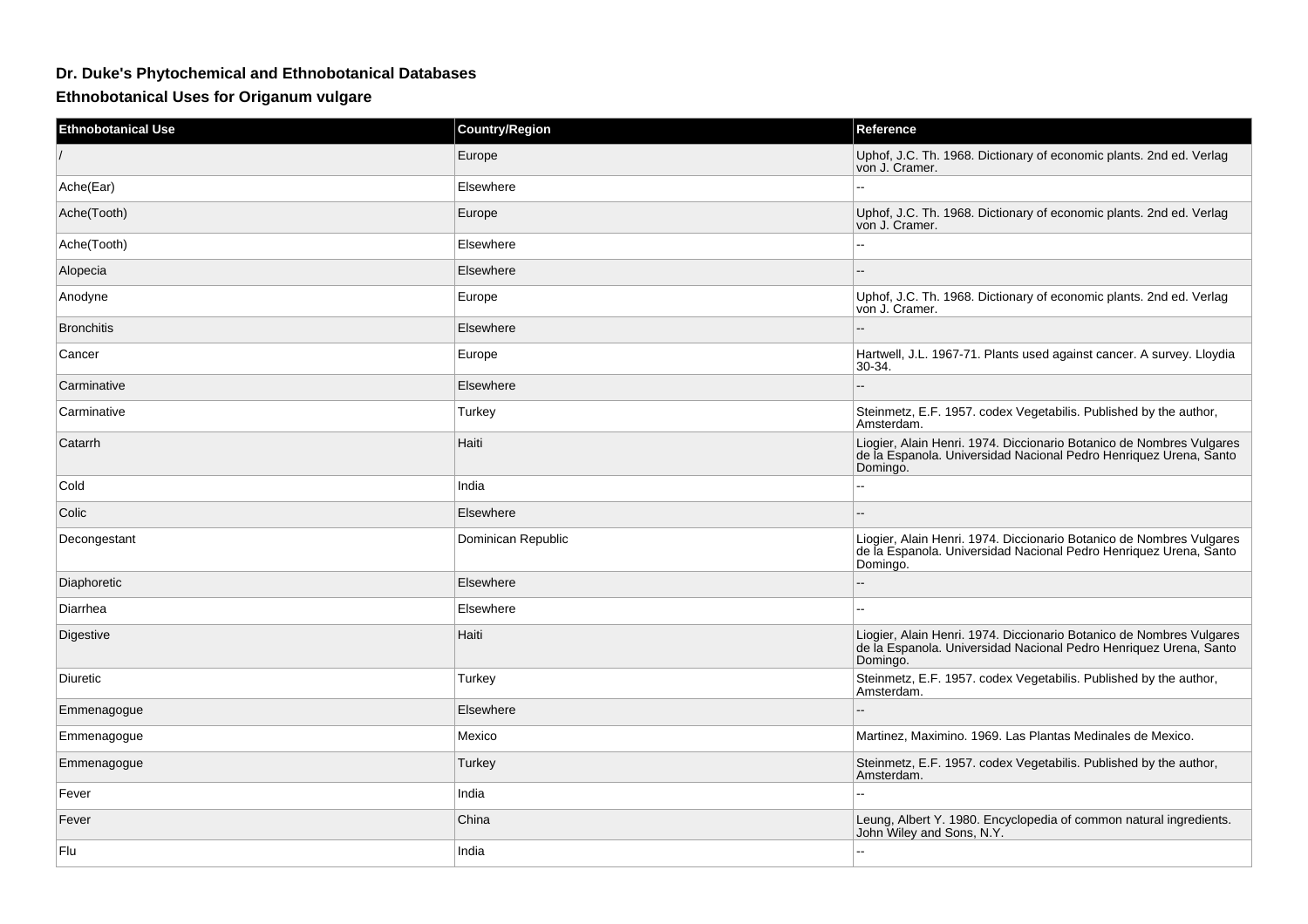| <b>Ethnobotanical Use</b> | <b>Country/Region</b> | Reference                                                                                                                                             |
|---------------------------|-----------------------|-------------------------------------------------------------------------------------------------------------------------------------------------------|
| Intestine                 | Europe                | Uphof, J.C. Th. 1968. Dictionary of economic plants. 2nd ed. Verlag<br>von J. Cramer.                                                                 |
| Itch                      | China                 | Leung, Albert Y. 1980. Encyclopedia of common natural ingredients.<br>John Wiley and Sons, N.Y.                                                       |
| Jaundice                  | China                 | Leung, Albert Y. 1980. Encyclopedia of common natural ingredients.<br>John Wiley and Sons, N.Y.                                                       |
| Liniment                  | Turkey                | Steinmetz, E.F. 1957. codex Vegetabilis. Published by the author,<br>Amsterdam.                                                                       |
| Liniment                  | Iraq                  | Al-Rawi, Ali. 1964. Medicinal Plants of Iraq. Tech. Bull. No. 15. Ministry<br>of Agriculture, Directorate General of Agricultural Research Projects.  |
| Nausea                    | China                 | Leung, Albert Y. 1980. Encyclopedia of common natural ingredients.<br>John Wiley and Sons, N.Y.                                                       |
| Nervine                   | Turkey                | Steinmetz, E.F. 1957. codex Vegetabilis. Published by the author,<br>Amsterdam.                                                                       |
| Pectoral                  | Turkey                | Steinmetz, E.F. 1957. codex Vegetabilis. Published by the author,<br>Amsterdam.                                                                       |
| Pectoral                  | Haiti                 | Liogier, Alain Henri. 1974. Diccionario Botanico de Nombres Vulgares<br>de la Espanola. Universidad Nacional Pedro Henriquez Urena, Santo<br>Domingo. |
| Pertussis                 | Elsewhere             |                                                                                                                                                       |
| Purgative                 | Turkey                | Steinmetz, E.F. 1957. codex Vegetabilis. Published by the author,<br>Amsterdam.                                                                       |
| Respiratory               | Europe                | Uphof, J.C. Th. 1968. Dictionary of economic plants. 2nd ed. Verlag<br>von J. Cramer.                                                                 |
| Rheumatism                | Elsewhere             |                                                                                                                                                       |
| Rheumatism                | Dominican Republic    | Liogier, Alain Henri. 1974. Diccionario Botanico de Nombres Vulgares<br>de la Espanola. Universidad Nacional Pedro Henriquez Urena, Santo<br>Domingo. |
| Rubefacient               | Turkey                | Steinmetz, E.F. 1957. codex Vegetabilis. Published by the author,<br>Amsterdam.                                                                       |
| Sedative                  | Mexico                | Martinez, Maximino. 1969. Las Plantas Medinales de Mexico.                                                                                            |
| <b>Skin</b>               | China                 | Leung, Albert Y. 1980. Encyclopedia of common natural ingredients.<br>John Wiley and Sons, N.Y.                                                       |
| Snuff                     | Haiti                 | Liogier, Alain Henri. 1974. Diccionario Botanico de Nombres Vulgares<br>de la Espanola. Universidad Nacional Pedro Henriquez Urena, Santo<br>Domingo. |
| Spasm                     | Turkey                | Steinmetz, E.F. 1957. codex Vegetabilis. Published by the author,<br>Amsterdam.                                                                       |
| Spice                     | Europe                | Uphof, J.C. Th. 1968. Dictionary of economic plants. 2nd ed. Verlag<br>von J. Cramer.                                                                 |
| Stimulant                 | Elsewhere             |                                                                                                                                                       |
| Stimulant                 | Turkey                | Steinmetz, E.F. 1957. codex Vegetabilis. Published by the author,<br>Amsterdam.                                                                       |
| Stimulant                 | Mexico                | Martinez, Maximino. 1969. Las Plantas Medinales de Mexico.                                                                                            |